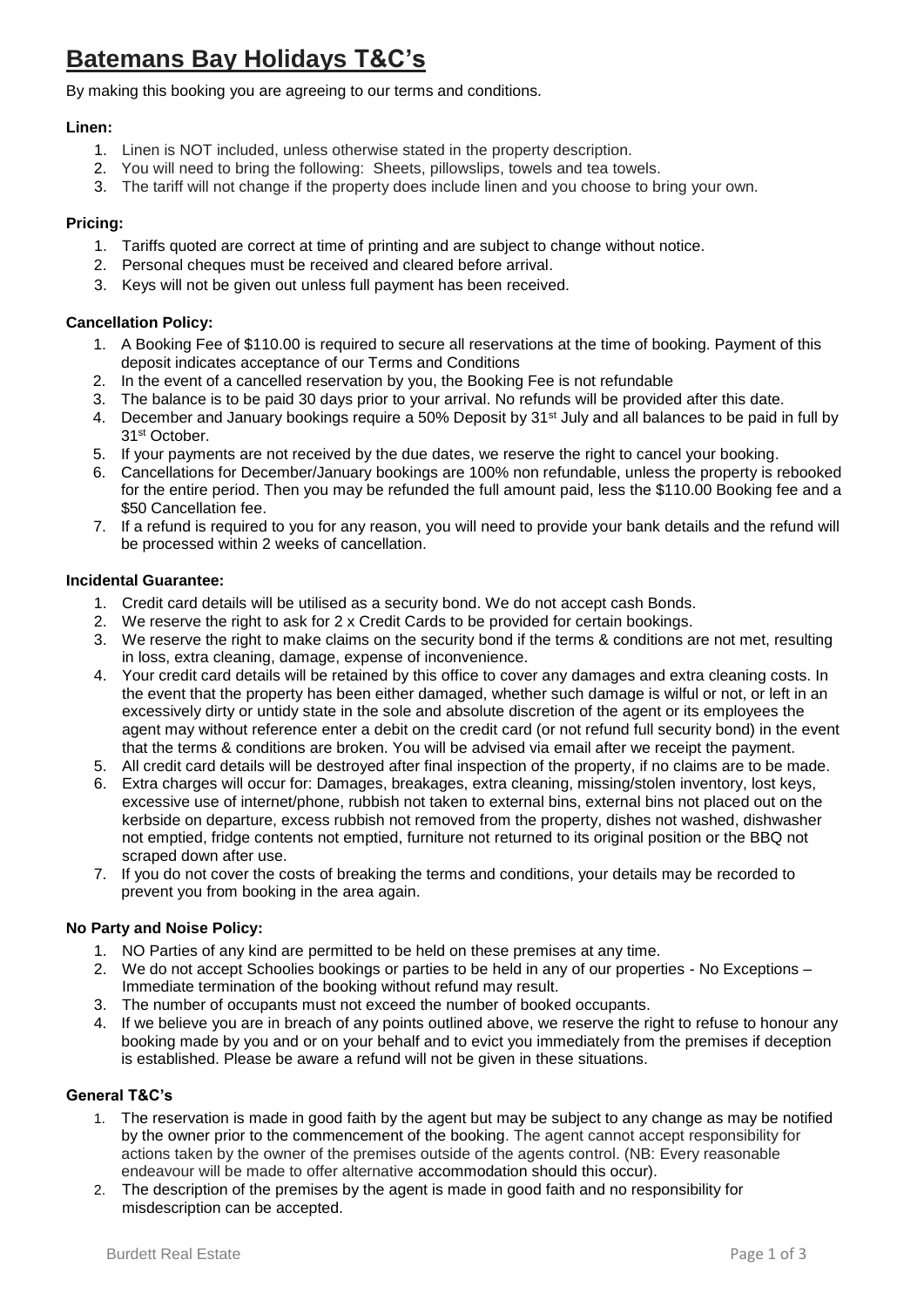#### **Guests responsibilities:**

- 1. The premises are available from **2pm** on the day of arrival and are to be vacated by **10am** on the day of departure unless otherwise agreed.
- 2. Premises are let to you for holiday purposes and only for the period stated on the receipt.
- 3. Unless otherwise advertised, our properties are not equipped with Linen. All bed, bathroom and table linen, must be provided by the occupants.
- 4. Toilet paper and dishwashing liquid are not provided.
- 5. Pets are strictly not permitted on the premises unless otherwise advertised
- 6. It is the guests' responsibility to maintain the cleanliness of the property during the lease period
- 7. Departing guests must leave the property clean & tidy. This includes emptying the rubbish bin, washing and drying all dishes, emptying the dishwasher, emptying and cleaning of the refrigerator, oven/griller & microwave, cleaning of the BBQ, leaving the beds neatly folded back, turning off the lights & cooling/heating appliances.
- **8. The cost of a standard clean is included in the tariff charged. We reserve the right to recover any costs above the standard clean from guests at or following a departure.**
- 9. Council rubbish bin collection occurs weekly for general waste (red topped bins) and fortnightly for recycling (yellow topped bins. Please place bins on the kerb the evening before, face out for collection. Additional services can be arranged through our staff at cost. **A fee will be charged if any excess rubbish has to be removed.** If it is a bin night during your stay please put the bin out on the kerb. **You must take any excess rubbish that does not fit in the provided bins when you leave. You will be charged the tipping fees and time if excess rubbish is left at the property plus the processing fee of \$25.**
- 10. **Should a guest lock themselves out of the property a \$50 call out fee is applicable.** If there is no agent available afterhours you will have to contact a locksmith and pay them directly for the service at your own cost, there will be no re-imbursement for this.
- **11. Occupants will be held responsible for any lost keys. Should the occupant lose the keys, they will be charged for the cost of having a full new set cut.**
- 12. All guests are responsible for keeping the property secure during their stay and will be responsible for any theft or damage due to neglect in this area.
- 13. Damage to the property or its inclusions by guests or their visitors, other than fair wear and tear, must be reported to our holiday rental staff as soon as possible and arrangements made to pay for the cost of repair or replacement.
- **14. Furniture is not to be moved around. Items are not to be moved from room to room or property to property. A fee will be charged should these occur.**
- 15. Guests must comply with the by-laws, rules and regulations of the Body Corporate property (if applicable) and any reasonable direction of the operator. The booking will be terminated if any guest fails to comply after receiving a warning.
- 16. All guests must conduct themselves in a proper manner so as not to cause a nuisance, including excess noise, or interfere with the use or enjoyment of the property for other occupiers or neighbouring properties. Unruly, loud or offensive behaviour will not be tolerated. **If complaints are received you will be asked to leave the property IMMEDIATELY with no refund of monies. If our staff, the police or our security guards are called to the property to deal with complaints or to give you a warning – a fee of \$300 will be charged.** For the purpose of this term, noised disruption includes loud behaviour of any type that disrupts the peace and quiet of others, intrusive and abusive language, loud music or any other sounds affecting other residents, that is audible outside the boundaries of the property.
- 17. We have a strict no party policy. Only the registered number of guests, listed on your booking are allowed to be present at the property. If you wish to have visitors in addition to the guests you must advise us in writing prior to your stay and ensure you receive written permission.
- 18. The number of occupants must not exceed the number advertised occupants. Each holiday property is equipped and paid for a specific number of guests. It is against NSW Dept of Health regulations for more persons to occupy a property than there are beds to accommodate them. No mattresses, tents, caravans or more cars than the property accommodates are allowed to be brought onto the property. If the property is reported to be overloaded, the booking will be terminated, and guests will be asked to vacate with no refund made.
- **19.** Smoking inside all properties is prohibited. Guests must discard cigarette butts into the rubbish bins. **Cigarette butts discarded into garden beds may incur an additional charge for cleaning.**
- **20.** Children must not jump on beds. **Damage resulting from children jumping on beds will be at the cost of the guest.**
- 21. No liability is accepted for any injury, debt, damage, loss, delay, expense or inconvenience caused directly or indirectly by events beyond the agent or owners controls.